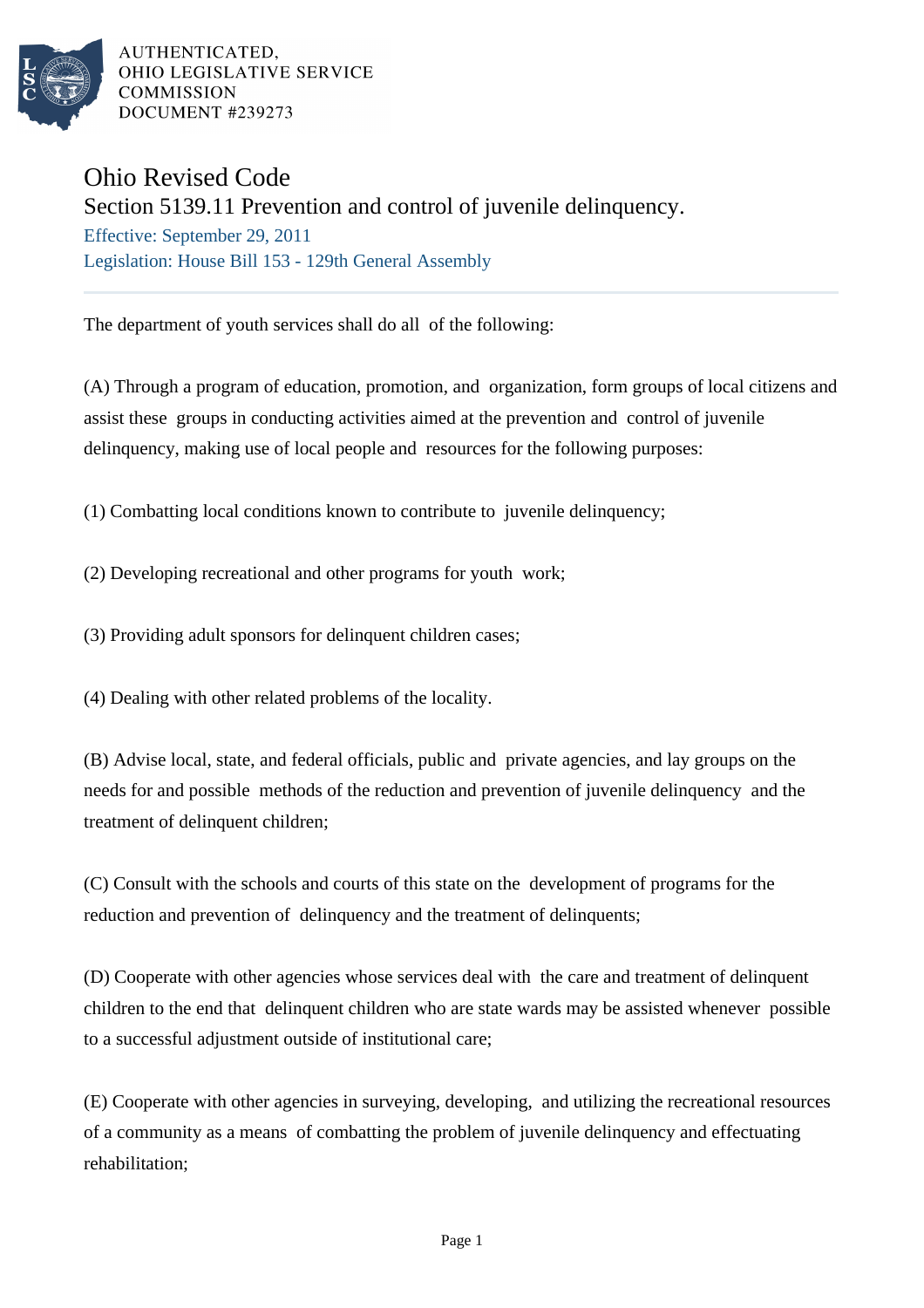

AUTHENTICATED. OHIO LEGISLATIVE SERVICE **COMMISSION** DOCUMENT #239273

(F) Hold district and state conferences from time to time in order to acquaint the public with current problems of juvenile delinquency and develop a sense of civic responsibility toward the prevention of juvenile delinquency;

(G) Assemble and distribute information relating to juvenile delinquency and report on studies relating to community conditions that affect the problem of juvenile delinquency;

(H) Assist any community within the state by conducting a comprehensive survey of the community's available public and private resources, and recommend methods of establishing a community program for combatting juvenile delinquency and crime, but no survey of that type shall be conducted unless local individuals and groups request it through their local authorities, and no request of that type shall be interpreted as binding the community to following the recommendations made as a result of the request;

(I) Evaluate the rehabilitation of children committed to the department and prepare and submit periodic reports to the committing court for the following purposes:

(1) Evaluating the effectiveness of institutional treatment;

(2) Making recommendations for judicial release under section 2152.22 of the Revised Code if appropriate and recommending conditions for judicial release;

(3) Reviewing the placement of children and recommending alternative placements where appropriate.

(J) Coordinate dates for hearings to be conducted under section 2152.22 of the Revised Code and assist in the transfer and release of children from institutionalization to the custody of the committing court;

 $(K)(1)$  Coordinate and assist juvenile justice systems by doing the following:

(a) Performing juvenile justice system planning in the state, including any planning that is required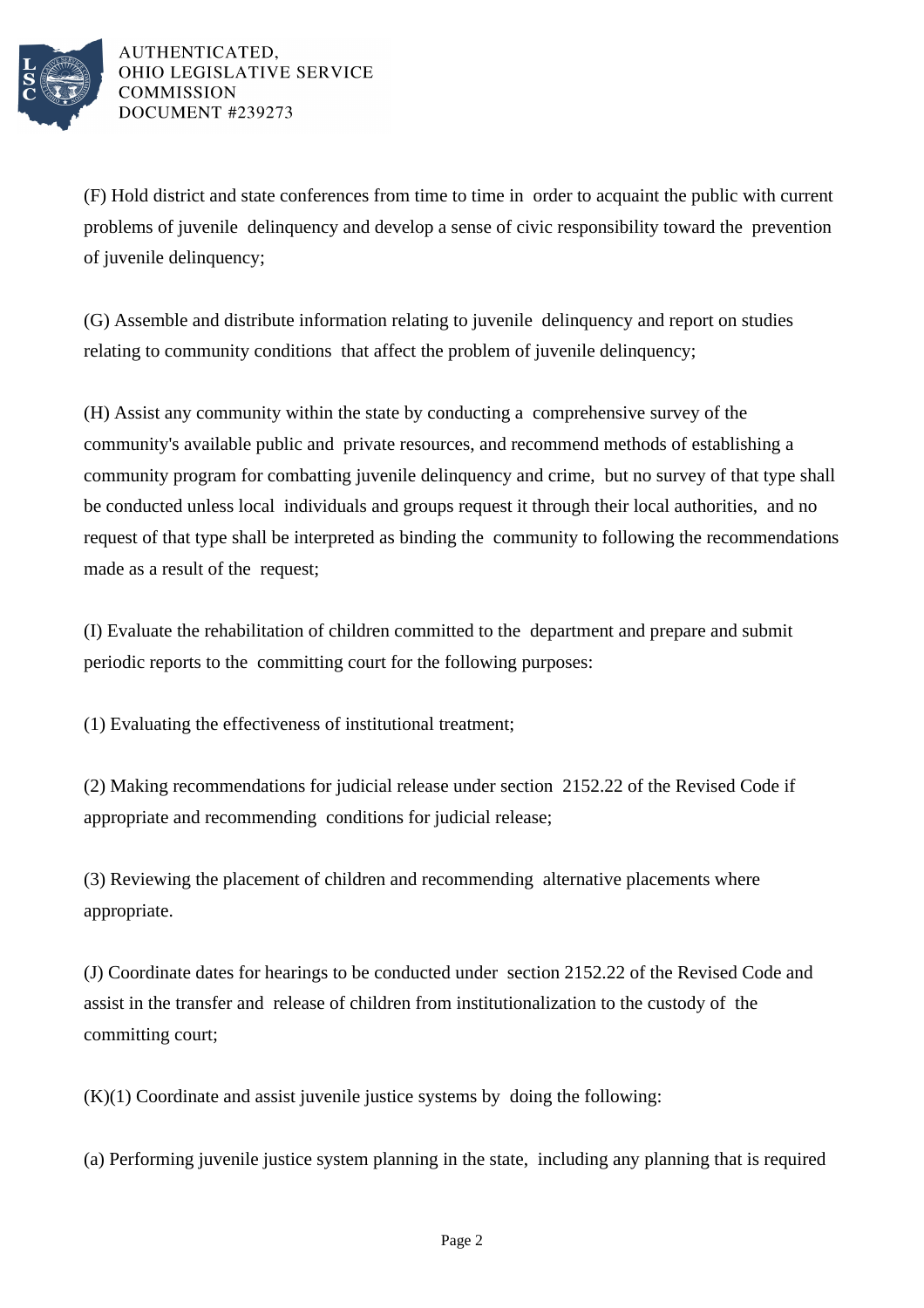

AUTHENTICATED, OHIO LEGISLATIVE SERVICE **COMMISSION** DOCUMENT #239273

by any federal law;

(b) Collecting, analyzing, and correlating information and data concerning the juvenile justice system in the state;

(c) Cooperating with and providing technical assistance to state departments, administrative planning districts, metropolitan county criminal justice services agencies, criminal justice coordinating councils, and agencies, offices, and departments of the juvenile justice system in the state, and other appropriate organizations and persons;

(d) Encouraging and assisting agencies, offices, and departments of the juvenile justice system in the state and other appropriate organizations and persons to solve problems that relate to the duties of the department;

(e) Administering within the state any juvenile justice acts and programs that the governor requires the department to administer;

(f) Implementing the state comprehensive plans;

(g) Visiting and inspecting jails, detention facilities, correctional facilities, facilities that may hold juveniles involuntarily, or any other facility that may temporarily house juveniles on a voluntary or involuntary basis for the purpose of compliance pursuant to the "Juvenile Justice and Delinquency Prevention Act of 1974," 88 Stat. 1109, as amended;

(h) Auditing grant activities of agencies, offices, organizations, and persons that are financed in whole or in part by funds granted through the department;

(i) Monitoring or evaluating the performance of juvenile justice system projects and programs in the state that are financed in whole or in part by funds granted through the department;

(j) Applying for, allocating, disbursing, and accounting for grants that are made available pursuant to federal juvenile justice acts, or made available from other federal, state, or private sources, to improve the criminal and juvenile justice systems in the state. All money from federal juvenile